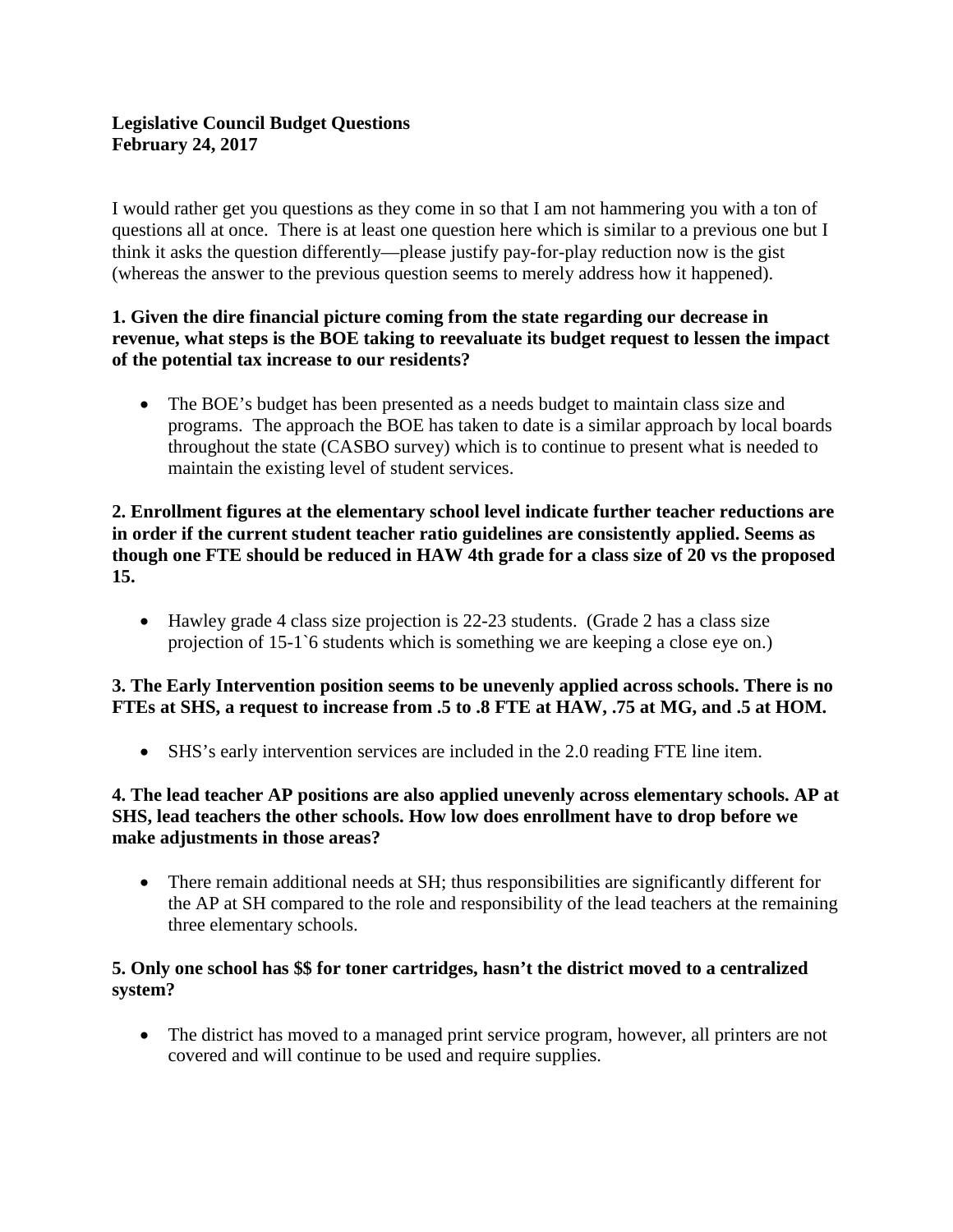#### **6. Given the declining enrollment, when will the elementary schools begin to share Math specialists?**

• Each elementary school has 1 FTE serving in a dual role of the Math/Science Specialist. These specialists have responsibility for intervention of struggling students, coaching of staff, as well as ensuring the fidelity of implementation of the Math and the Science curriculum. This is an increasingly busy role, given the transition to the new science standards which the State recently has adopted. It is not feasible to share these specialists between buildings.

## **7. Please detail how many classes each PE teacher teaches at each school. Why is that still a full-time position at HOM for example?**

• Elementary PE teachers currently at HAW, SHS, and MG are shared teachers – travel time impacts teaching schedules. Hawley – 1.4 FTE responsible for 32 sections/week Sandy Hook – 1.5 FTE responsible for 40 sections/week Middle Gate – 1.6 FTE responsible for 38 sections/week Head O'Meadow – 1.0 FTE responsible for 30 sections/week

## **8. Why are there still two clerical positions in each school?**

• It is the strong belief within multiple levels of the organizational chart that there remains a need to maintain the present staffing levels that currently exist in all four elementary schools.

#### **9. At RIS, average class size in 5th grade is proposed of 21 students, less than many elementary classes. Why not reduce on cluster to save 2 additional FTE positions?**

• RIS clusters were built around the BOE's guideline and the special needs that remain with students that are unique to Newtown schools.

## **10. Why with declining enrollment are 12.5 hours added at RIS for paraeducators to cover lunch?**

• There has been an identified need throughout this year that additional adult eyes are needed in the RIS caf to maintain a safe and healthy student environment. This has been documented by both social and behavioral issues that have taken place in the caf during this school year.

## **11. Why at RIS are there 4.65 clerical positions given the declining enrollment?**

• The school clerical support needs to continue especially around the student profile at RIS.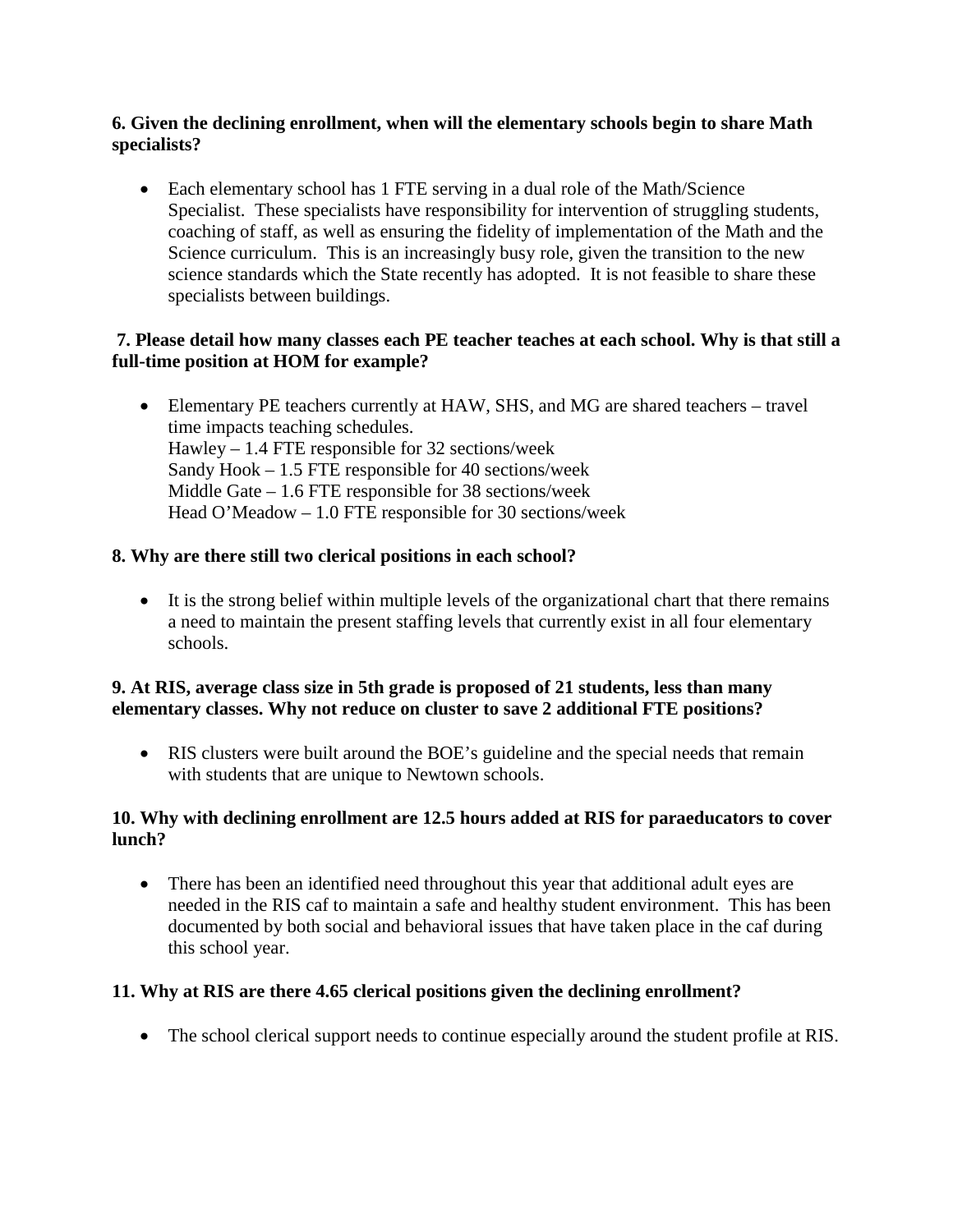## **12. At RIS, how many classes do the 2 FTE art positions teach?**

• RIS Art teachers: 1.0 FTE responsible for 60 sections/week.

## **13. Please justify 4.9 FTEs for music at RIS.**

• RIS music: There are three district music lesson/class offerings; bank, orchestra and chorus. Music lessons/classes are offered 3 times/week, versus twice per week for art and PE.

# **14. How many classes to 2 FTEs teach at RIS for PE?**

• RIS PE teachers: 2.0 FTE responsible for 60 sections/week.

# **15. Page 107 of the RIS budget shows 4.65 clerical and page 108 shows 3.86, please explain?**

• You need to add the .79 library clerical to 3.86 total on page 108 for the 4.65 FTE on page 107.

#### **16. At the middle school class sizes in 7th and 8th are proposed at 22 and 22 respectively, again, higher than some elementary schools. Despite a drop of over 50 students, there is only a proposed reduction of one cluster. Why not an additional cluster in 7th to make the classes 24.3?**

• Newtown Middle School clusters were built around the BOE's guideline and the special needs that remain with students that are unique to Newtown schools (25% of the NMS student body demonstrate special needs).

## **17. Please indicate specifically how many classes all specialists listed on page 129 at the middle school are responsible for. Why aren't we sharing staff between buildings as enrollment declines?**

• At NMS, the teachers for Art, Music, Health and PE have schedules that keep them fully occupied in instructing students 23-25 periods per week with an additional 5 periods allocated for their duties and/or required meetings and 5 prep periods, as well as a Homeroom period. With this course load, it is not possible to share these full-time teachers between buildings. However, there is one Physical Education teacher allocated as.50 FTE (12 teaching periods) at NMS, and .50 FTE at Sandy Hook, as a "shared" assignment.

# **18. Please justify charging all taxpayers more to reduce pay to play for a selected group of students at the high school.**

• The design of the reduction is to uphold the belief that all children should have equity in opportunity. Although there is a hardship opportunity for parents to apply for regarding